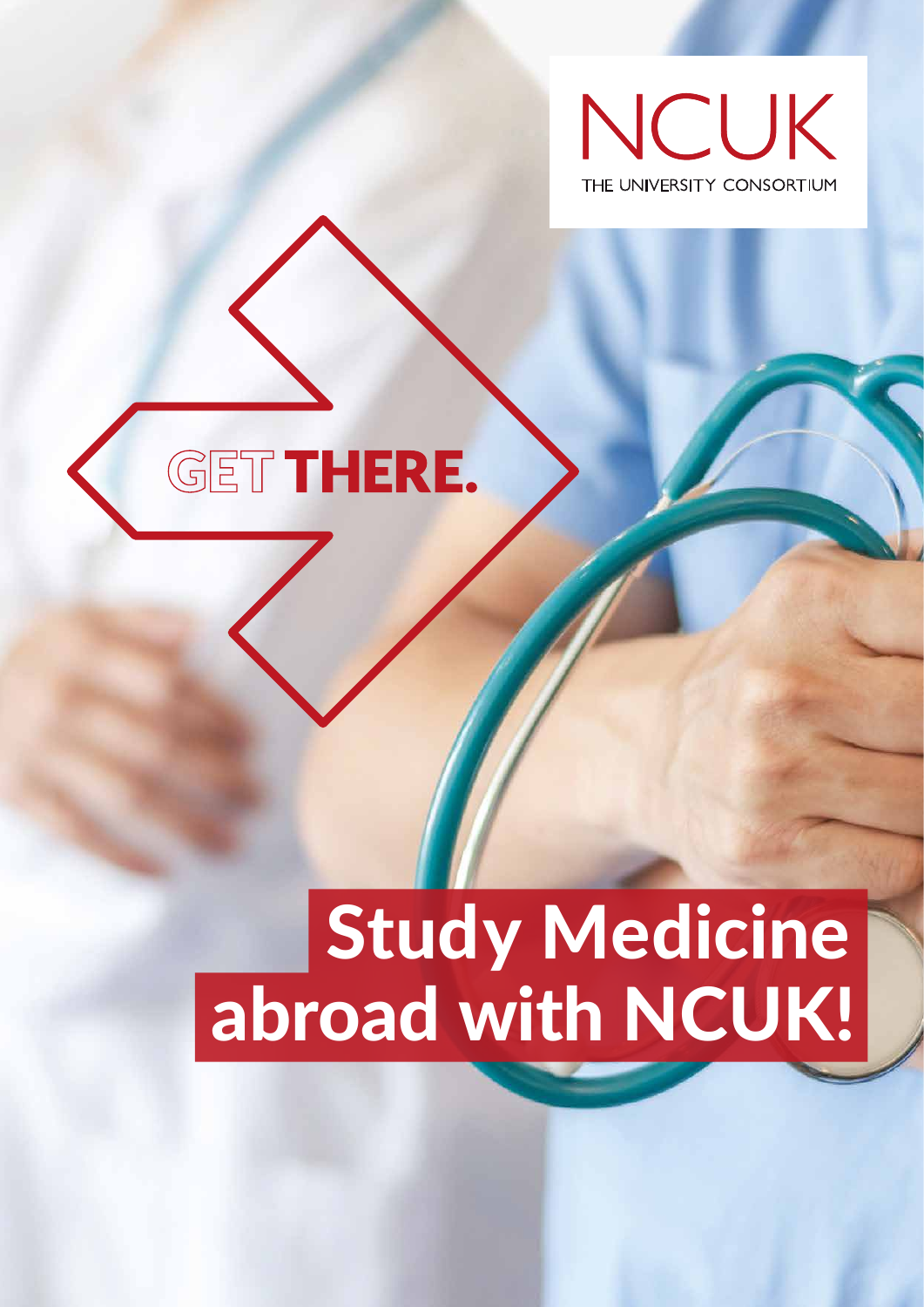Studying a **medical-related** degree could be the beginning of one of the most rewarding of career paths. If you have a passion for science and would like to positively impact others' lives, you should consider a career in **Medicine or Dentistry**.

NCUK offers students worldwide the opportunity to study **Medicine or Dentistry** at some of the most prestigious universities across the UK, Australia, New Zealand, Malta and the Caribbean, including:

#### **Routes to Medicine only:**



## What is the International Foundation Year Medicine Pathway?

The International Foundation Year Medicine Pathway is designed for international students who, like you, need to bridge the gap between their local secondary education and starting a university degree. This qualification becomes the stepping stone to succeeding in your journey towards studying a medical degree at a top university abroad.

You will gain the academic and English language skills needed to progress to a medical degree by studying the following science modules plus the English for Academic Purposes module:









Biology **Chemistry Chemistry Chemistry Maths for Science** 

You can study this qualification locally at your nearest NCUK Study Centre or you can choose to study at one of our UK and Ireland Study Centres.

Various intakes are available throughout the year including January. Please speak to your preferred Study Centre about the options available to you.

# Will NCUK support me with my university application?

By studying the Medicine Pathway you also benefit from the services of the NCUK Student Support team which is there to help you throughout the entire university application process. You can find out more about the support available to you by visiting [www.ncuk.ac.uk/ncuk-student-support/](http://www.ncuk.ac.uk/ncuk-student-support/)

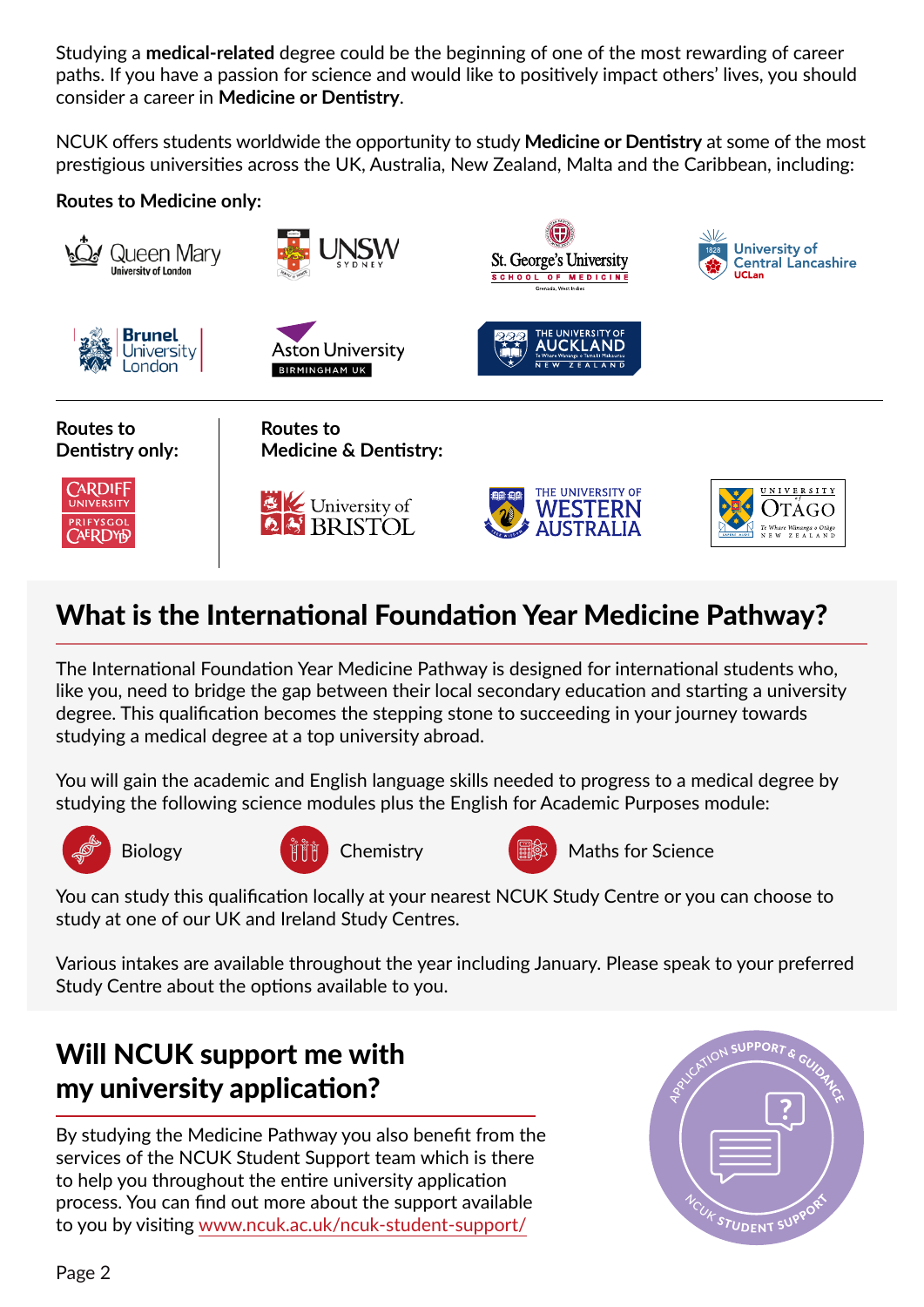# What degree courses can I progress to?

The Medicine Pathway will fully prepare you to study Medicine at university, as well as providing you with options to progress to over 80 Medical-related degree courses including Pharmacy, Biochemistry, Medical Sciences, Nursing, Sport Nutrition and Health and more!

#### **Some of our most popular degree courses include:**

|                                                      | Queen Mary University of London: Malta Campus - MBBS Medicine<br>Receive the same prestigious title as the one awarded at the London campus.                                                                                                                                                                                                                           |
|------------------------------------------------------|------------------------------------------------------------------------------------------------------------------------------------------------------------------------------------------------------------------------------------------------------------------------------------------------------------------------------------------------------------------------|
|                                                      | University of New South Wales - Bachelor of Medical Studies, Doctor of Medicine.<br>The MD includes the independent learning project (ILP year 4), followed by a clinical<br>transition course. In all phases of the degree, you will be required to travel to various<br>clinical environments associated with UNSW.                                                  |
| St. George's University<br><b>SCHOOL OF MEDICINE</b> | St. George's University, Grenada & Northumbria University - Doctor of Medicine<br>Can be fully studied in Grenada or the duration of the degree course can be split<br>between the campus in the UK, USA, Canada and the campus in Grenada. Students<br>can choose to to begin their first 2 years of study at Northumbria University in the UK                        |
| University of<br>Central Lancashire                  | University of Central Lancashire (UCLan) - MBBS Medicine<br>Patient contact and clinical placements in the UK's National Health Service from Year 1                                                                                                                                                                                                                    |
|                                                      | <b>Brunel University London - MBBS Medicine</b><br>Achieving an MBBS degree from Brunel Medical School will provide students with a<br>primary medical qualification (PMQ). Holding a PMQ allows students to apply for<br>provisional registration with the General Medical Council (GMC) and license to practise<br>in approved Foundation Year 1 posts.              |
| Aston University<br><b>BIRMINGHAM UK</b>             | <b>Aston University - Medicine MBChB</b><br>Integrated placements                                                                                                                                                                                                                                                                                                      |
|                                                      | The University of Auckland<br>Those who complete the Medical Programme are eligible to apply for provisional<br>registration with the Medical Council of New Zealand.                                                                                                                                                                                                  |
| Te Whare Wananga o Otãgo<br>NEW ZEALAND              | University of Otago - Bachelor of Medicine and Bachelor of Surgery (MB ChB)<br>Medicine: Specialties include Cardiology, Oncology, Paediatrics, Psychological Medicine,<br>Surgery, Pathology, Public Health, General Practice.<br><b>Bachelor of Dental Surgery (BDS)</b><br>Dentistry: Develop skills in simulation classes in the Faculty's cutting-edge simulation |
| <b>ARDIF</b><br><b>CAERDY&amp;</b>                   | laboratory first and then in patient sessions.<br><b>Cardiff University - Dental Surgery (BDS)</b><br>Cardiff University's students have one of the best employability records amongst the UK<br>dental schools                                                                                                                                                        |
| & University of<br><b>S</b> BRISTOL                  | University of Bristol - Dentistry<br>Opportunity to undertake community work in the UK or abroad                                                                                                                                                                                                                                                                       |
| THE UNIVERSITY OF                                    | University of Western Australia - Doctor of Medicine<br>Opportunity to experience an overseas elective in Year 4<br><b>Doctor of Dental Medicine</b><br>Successful graduates will be able to register with the Dental Board of Australia as a<br>dentist and enter the profession immediately                                                                          |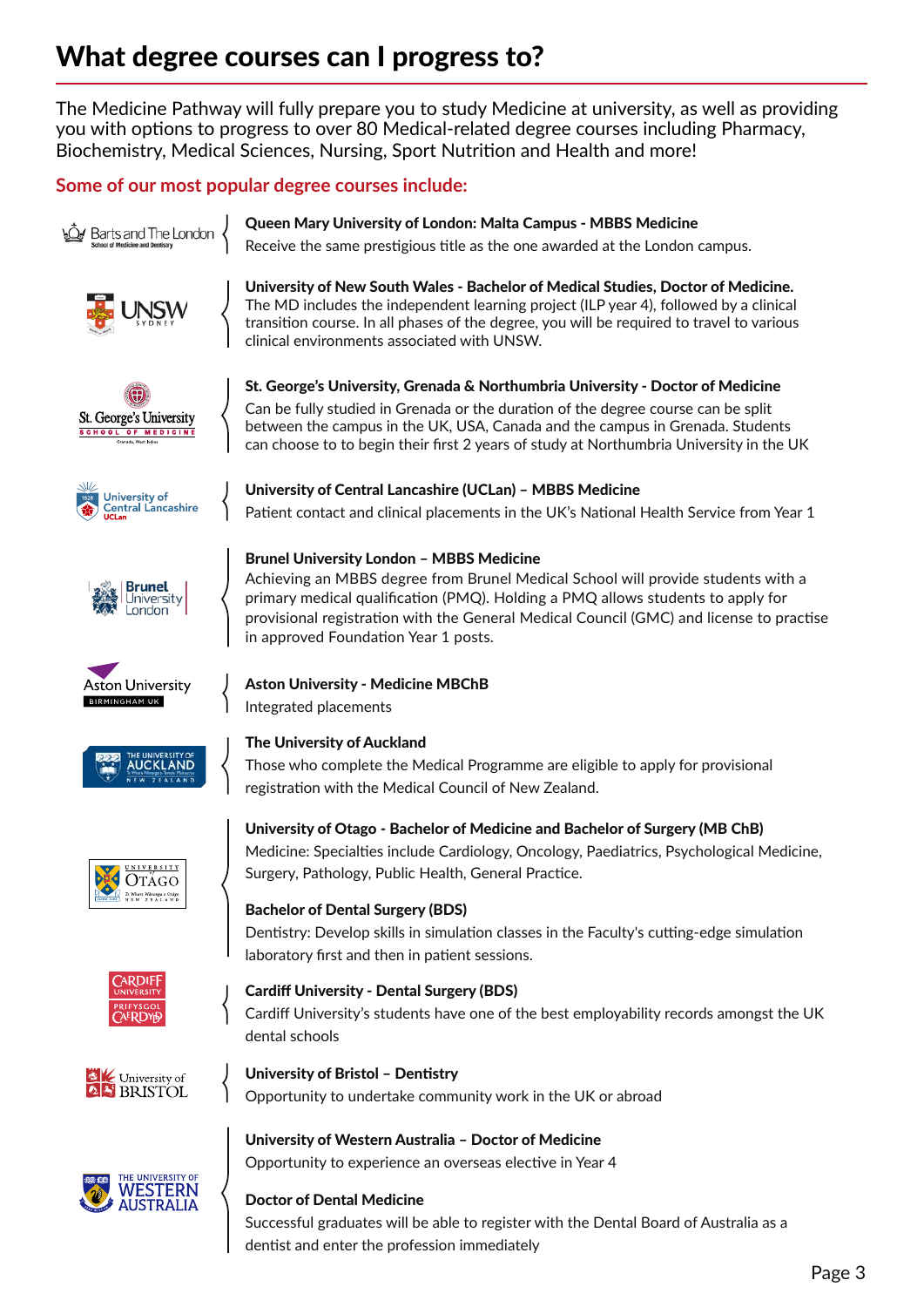### <span id="page-3-0"></span>What are the entry requirements for courses in Medicine and Dentistry?

International Foundation Year Subjects and grades: Biology and Chemistry + either Maths or Physics. Grades AAB-A\*A\*A\* (university dependent). Some degrees require students to study Biology, Chemistry and Physics.

#### **High School requirements**

If you decide not to take Maths on the International Foundation Year, the university will usually require evidence of sufficient Maths at high school level. Some Universities may also require you to have studied specific subjects at high school and/or achieved specific grades. Please visit the [NCUK University Course Finder](https://www.ncuk.ac.uk/ncuk-qualifications/ncuk-entry-directory/) for further details about the academic course entry requirements.

#### **Additional requirements**

Applying to medical-related degrees often requires additional tests, interviews or work experience. Below is an overview of some of the courses available to you at the NCUK Universities and their specific requirements, including the dates by which applications will need to be submitted:

| <b>Medicine</b>                                          | <b>Location</b>                                     | <b>Course</b> | <b>Time to</b><br><b>Complete</b> | <b>Application</b><br><b>Deadline</b>                                       | <b>Additional</b><br><b>Exams to Take</b>                           | <b>Work</b><br>experience<br>required |
|----------------------------------------------------------|-----------------------------------------------------|---------------|-----------------------------------|-----------------------------------------------------------------------------|---------------------------------------------------------------------|---------------------------------------|
| <b>Aston</b><br><b>University</b>                        | Birmingham,<br><b>UK</b>                            | <b>MBChB</b>  | 5 years                           | 15 October<br>(September intake)                                            | <b>UCAT</b>                                                         | Recommended<br>but not<br>required    |
| <b>University</b><br>of Bristol                          | Bristol, UK                                         | <b>MBChB</b>  | 5 years                           | 15th October<br>(September intake)                                          | <b>UCAT</b>                                                         | Recommended<br>but not<br>required    |
| <b>Brunel</b><br><b>University</b><br><b>London</b>      | London, UK                                          | <b>MBBS</b>   | 5 years                           | Next intake<br>is Sep 2022,<br>application<br>deadline not<br>yet published | N/A                                                                 | <b>No</b>                             |
| <b>University</b><br>of Central<br>Lancashire<br>(UCLan) | Preston, UK                                         | <b>MBBS</b>   | 5 years                           | Applications<br>accepted on a<br>rolling basis                              | N/A                                                                 | Yes                                   |
| <b>Queen Mary</b><br><b>University</b><br>(Malta Campus) | Malta                                               | <b>MBBS</b>   | 5 years                           | Application<br>Deadline is<br>1st March<br>(September intake)               | <b>UCAT</b>                                                         | <b>No</b>                             |
| <b>St George's</b><br><b>University</b><br>(Grenada)     | Grenada,<br>Caribbean/<br>Northumbria,<br><b>UK</b> | <b>MD</b>     | 5 years                           | Applications<br>accepted on a<br>rolling basis                              | N/A                                                                 | <b>No</b>                             |
| <b>University</b><br>of Western<br><b>Australia</b>      | Perth,<br>Australia                                 | $MD*$         | 6-7years                          | 31 May<br>(January Intake)                                                  | <b>ISAT</b><br>must be taken by<br>31 May (application<br>deadline) | No                                    |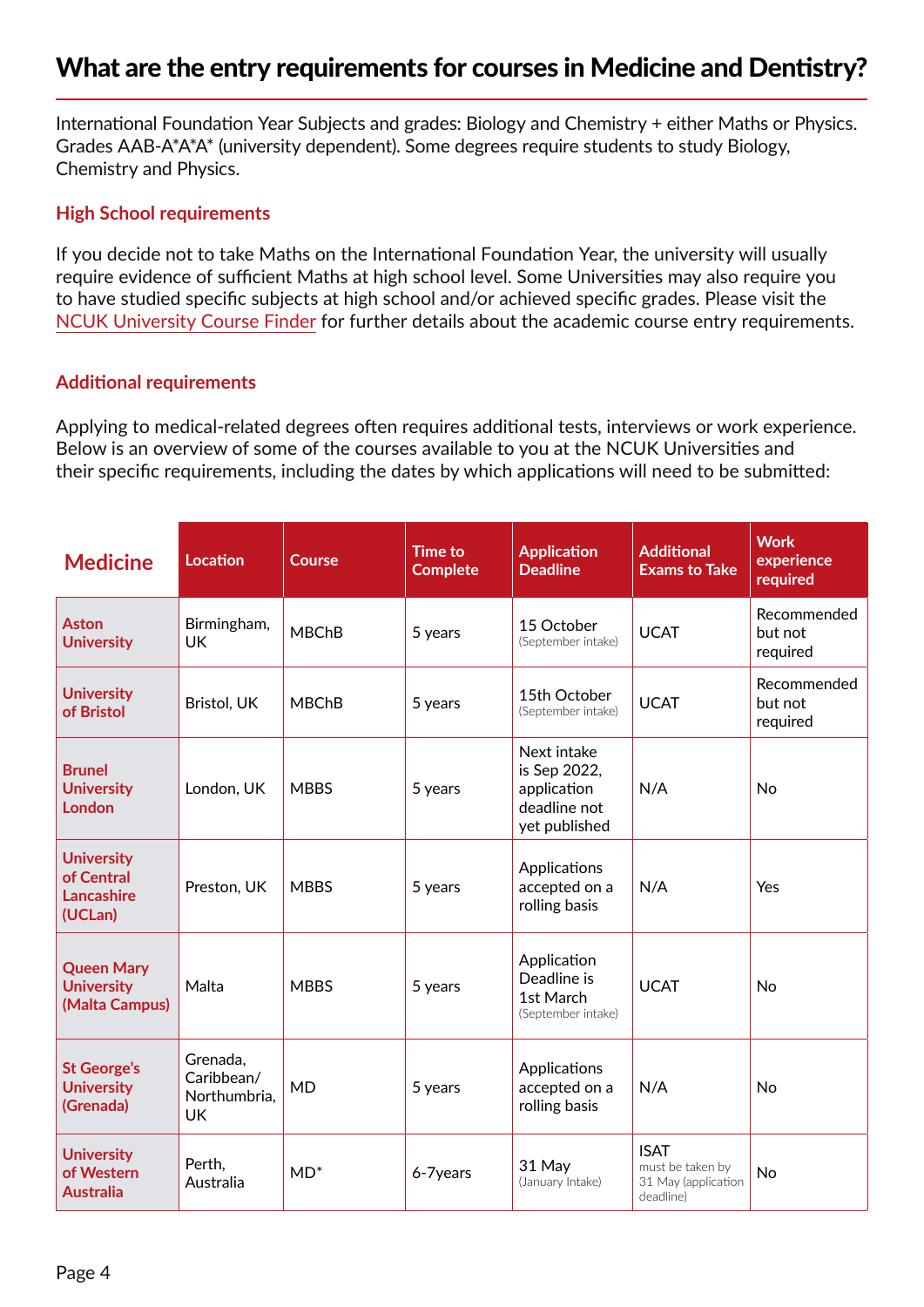| <b>University</b><br>of Otago                                   | Dunedin,<br>New Zealand  | MBChB**   | $1+5$ years | 30 April<br>(July intake),<br>31 October<br>(January intake) | UCAT-ANZ                   | No. |
|-----------------------------------------------------------------|--------------------------|-----------|-------------|--------------------------------------------------------------|----------------------------|-----|
| University of<br><b>Auckland</b>                                | Auckland,<br>New Zealand | MBChB***  | 6 years     | 1 October<br>(February intake)                               | UCAT-ANZ                   | No  |
| <b>University of</b><br><b>New South</b><br><b>Wales (UNSW)</b> | Sydney,<br>Australia     | <b>MD</b> | 6 years     | Applications<br>accepted on a<br>rolling basis               | <b>ISAT or UCAT</b><br>ANZ | No. |

| <b>Dentistry</b>                                    | Location                | <b>Course</b>    | Time to<br><b>Complete</b> | <b>Application</b><br><b>Deadline</b>                            | <b>Additional</b><br><b>Exams to Take</b>                           | <b>Work</b><br>experience<br>required |
|-----------------------------------------------------|-------------------------|------------------|----------------------------|------------------------------------------------------------------|---------------------------------------------------------------------|---------------------------------------|
| <b>University</b><br>of Bristol                     | Bristol, UK             | <b>BDS</b>       | 5 years                    | Application<br>Deadline is<br>15th January<br>(September intake) | <b>UCAT</b>                                                         | <b>No</b>                             |
| <b>Cardiff</b><br><b>University</b>                 | Cardiff, UK             | <b>BDS</b>       | 5 years                    | 15 October<br>(September intake)                                 | <b>UCAT</b>                                                         | <b>No</b>                             |
| <b>University</b><br>of Western<br><b>Australia</b> | Perth,<br>Australia     | DDM <sup>*</sup> | 5-6 years                  | 31 May<br>(January Intake)                                       | <b>ISAT</b><br>must be taken by<br>31 May (application<br>deadline) | <b>No</b>                             |
| <b>University</b><br>of Otago                       | Dunedin,<br>New Zealand | BDS**            | $1+4$ years                | 30 April<br>(July intake),<br>31 October<br>(January intake)     | UCAT-ANZ                                                            | <b>No</b>                             |

\* Students may alternatively apply for Biomedical Sciences degree with BBB and then apply for the postgraduate medical degree while undertaking their first degree.

\*\*Entry to the Medical degree is via [Health Sciences First Year \(HSFY\)](https://www.otago.ac.nz/healthsciences/students/undergraduate/otago031364.html?ssSourceSiteId=OtagoCorporate).

\*\*\* Entry to the Medical degree is via the first year of either the Bachelor of Health Sciences (BHSc) or the Bachelor of Science (BSc) Biomedical Science.

\*\*\*\*Entry to the Doctor of Medicine is via successful completion of the Bachelor of Medical Science degree.

## What is the University Clinical Aptitude Test (UCAT)?

The University Clinical Aptitude Test (UCAT) is an admissions test used by a number of UK Universities for their medical and dental degree programmes. You are usually required to have sat the UCAT prior to applying to University. Registration for the UCAT opens in June and closes in September each year. The UCAT can only be sat between July and September each year and is subject to availability. For more information and the exact test dates, please refer to [Register | UCAT Consortium](https://www.ucat.ac.uk/register/).

Some Universities in Australia and New Zealand require students to sit the UCAT ANZ. For more information, please visit [www.ucat.edu.au/ucat-anz/](https://www.ucat.edu.au/ucat-anz/)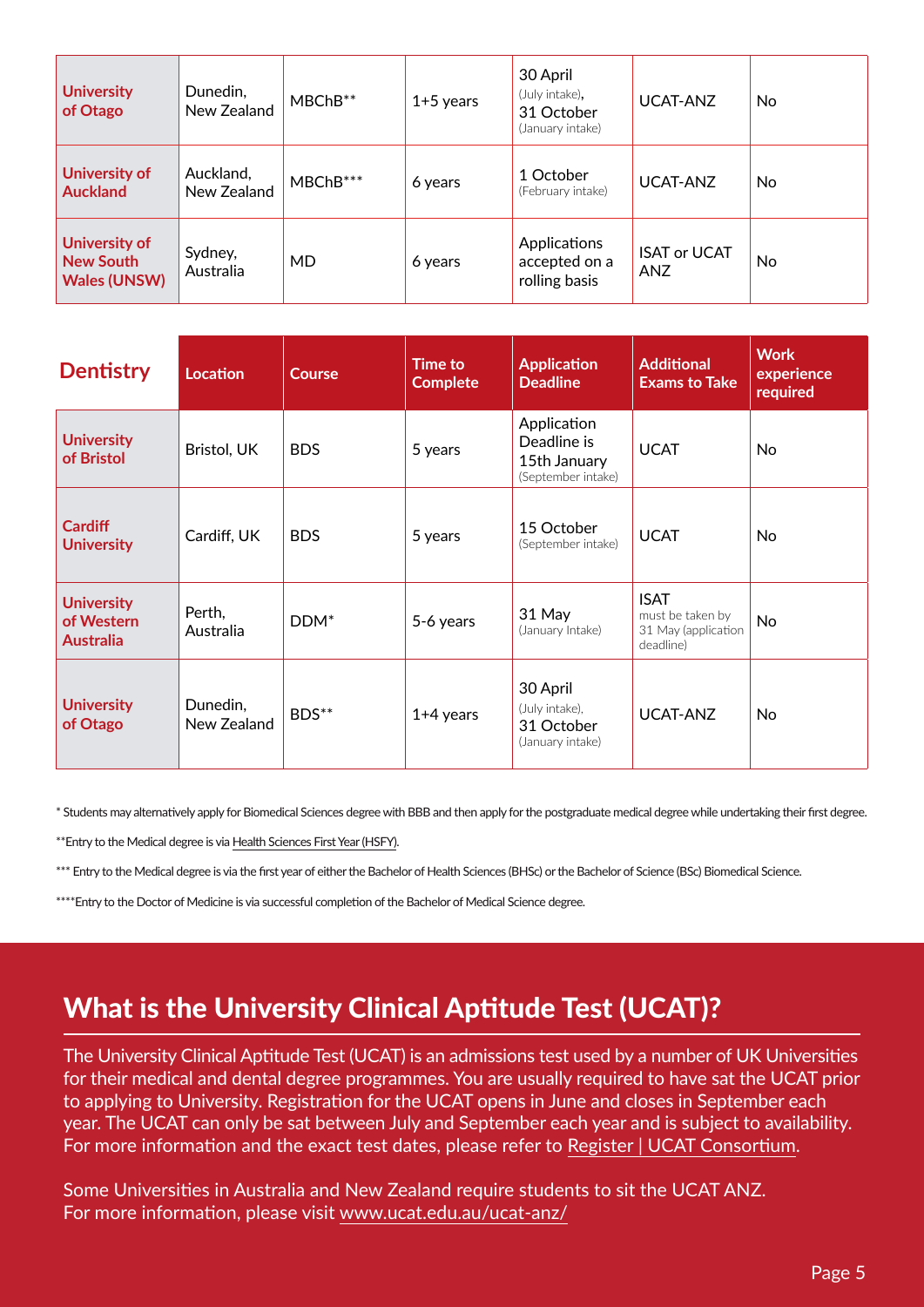## Do I also need to sit the International Students Admissions Test (ISAT)?

ISAT is a 3-hour computer-based multiple-choice test designed for international students applying to Medicine, Dentistry, Occupational Therapy and Speech, and Language Therapy courses at a selection of universities in Australia. The test is designed to assess a candidate's

intellectual skills and abilities that are the foundation of academic success at tertiary level. The test is independently developed by the Australian Council for Educational Research (ACER). If the ISAT is required, you will not need to complete the UCAT.

There are 4 different registration cycles for the ISAT and you will need to register for the ISAT here: Registration | ISAT | International Students Admissions Test | ACER

See the table on **[page 4 - 5](#page-3-0)** to find out which university requires you to complete the ISAT.



## I will be under the age of 18. Can I apply to study Medicine at University?

Brunel University London and Queen Mary University (Malta Campus) will not accept under 18s to study Medicine. Other universities may consider students who will be under the age of 18 at the beginning of their studies. Students aged 16 and under may not be accepted. Please check with your student counsellor or the NCUK Student Support team to confirm the age requirements of your study choice – [student@ncuk.ac.uk.](mailto:student%40ncuk.ac.uk?subject=)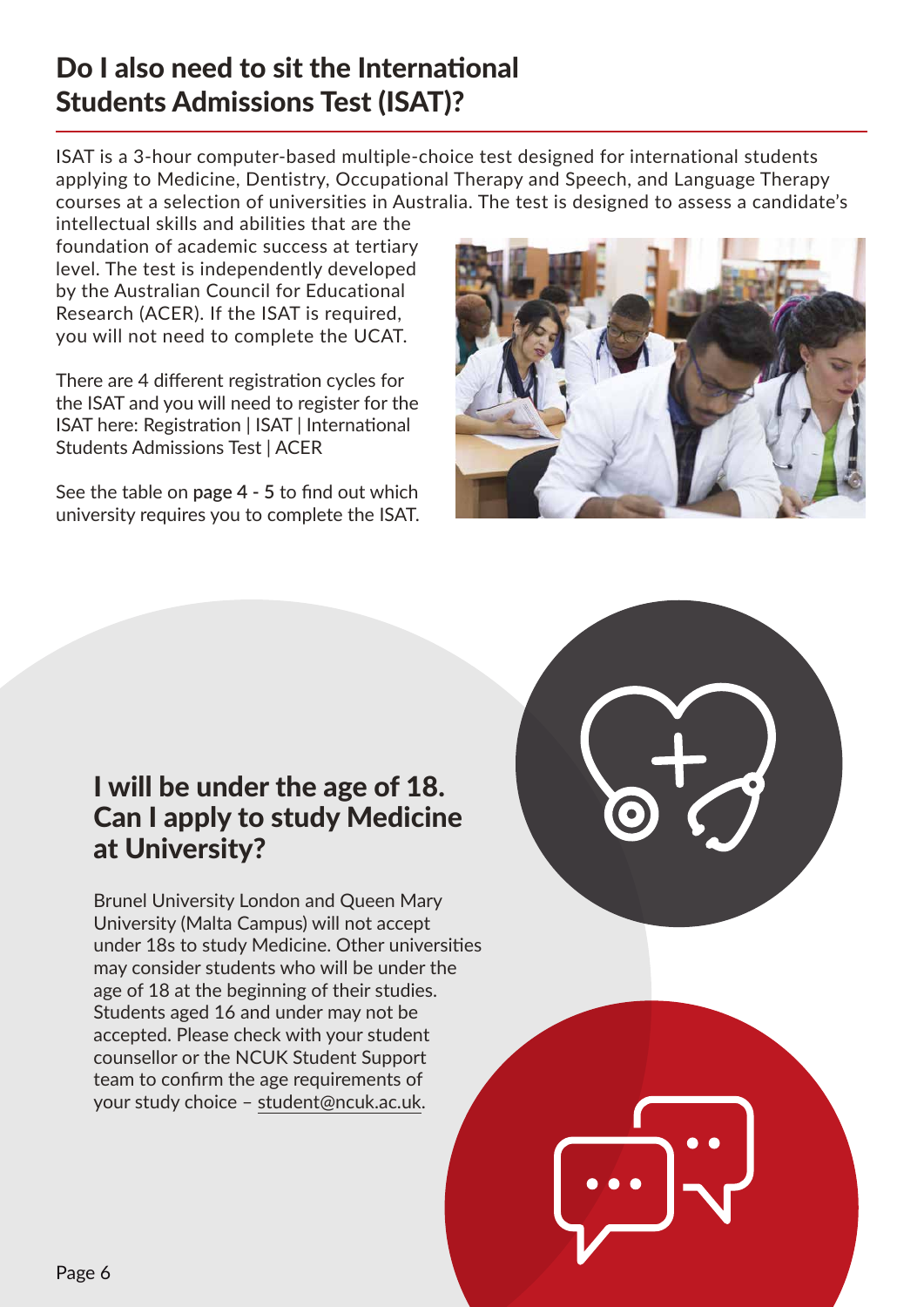## Interviews & Work Experience

As part of the application process to Medicine and Dentistry, you will be expected to attend an interview. Details of the interview can be found on the specific university website. NCUK will also provide guidance and support to students in preparation of an interview.

#### **Multiple Mini Interviews (MMI's)**

Most universities adapt the style of Multiple Mini Interviews (MMI's). These differ from the more traditional panel interviews and focus very much on assessing a candidates personal attributes to become a safe, competent and caring medical practitioner.

During the interview process, students will move through a number of 'stations', each designed to test a different attribute. For example, you may be faced with a problem or scenario you need to resolve. You will usually be scored at each station and then an overall performance score will be calculated.

#### **Work experience**

Work experience plays a vital part in the process of applying to study Medicine. Although it may not be compulsory, it is highly recommended students undertake work experience. If it is not possible to undertake work experience in a medical environment, students can look to complete work experience that involves working with the public in a caring or service role.

A good understanding of Medicine as a career and awareness of medicine on a global scale is recommend.

## DBS/Police checks & Occupational Health Check

To gain admission onto a Medicine programme,the majority of universities will require students to provide a Disclosure and Barring (DBS) check or the equivalent police check of good conduct, along with an occupational health check which may often include the completion of a health questionnaire.